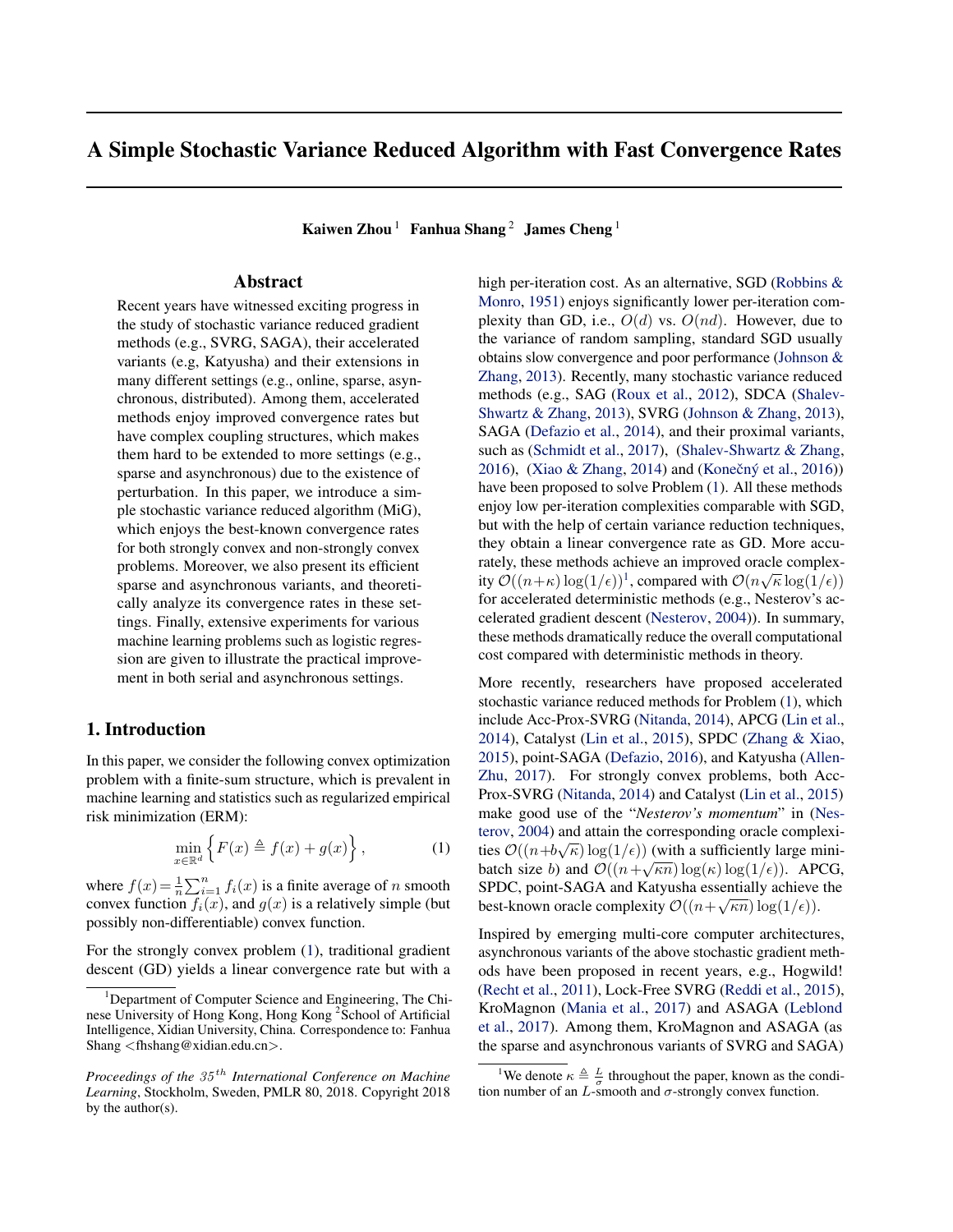<span id="page-1-0"></span>enjoy a fast linear convergence rate for strongly convex objectives. However, there still lacks a variant of accelerated algorithms in these settings.

The main issue for those accelerated algorithms is that most of their algorithm designs (e.g., [\(Allen-Zhu,](#page-8-0) [2017\)](#page-8-0) and [\(Hien](#page-8-0) [et al.,](#page-8-0) [2017\)](#page-8-0)) involve tracking at least two highly correlated coupling vectors<sup>2</sup> (in the inner loop). This kind of algorithm structure prevents us from deriving efficient (lock-free) asynchronous sparse variants for those algorithms. More critically, when the number of concurrent threads is large (e.g., 20 threads), the high perturbation (i.e., updates on shared variables from concurrent threads) may even destroy their convergence guarantees. This leads us to the key question we study in this paper:

### Can we design an accelerated algorithm that keeps track of only one variable vector?

We answer this question by a simple stochastic variance reduced algorithm (MiG), which has the following features:

- Simple. The algorithm construction of MiG requires tracking only one variable vector in the inner loop, which means its computational overhead and memory overhead are exactly the same as SVRG (or Prox-SVRG [\(Xiao & Zhang,](#page-9-0) [2014\)](#page-9-0)). This feature allows MiG to be extended to more strict settings such as the sparse and asynchronous settings. We theoretically analyze its variants in Section [4.](#page-3-0)
- Theoretically Fast. MiG achieves the best-known oracle complexity of  $\mathcal{O}((n+\sqrt{\kappa n})\log{(1/\epsilon)})$  for strongly convex problems. For non-strongly convex problems, MiG also achieves an optimal convergence rate  $\mathcal{O}(1/T^2)$ , where T is the total number of stochastic iterations. These rates keep up with those of Katyusha and are consistently faster than non-accelerated algorithms, e.g., SVRG and SAGA.
- Practically Fast. Due to its light-weighted algorithm structure, our experiments verify that the running time of MiG is shorter than its counterparts in the serial dense setting. In the sparse and asynchronous settings, MiG achieves significantly better performance than KroMagnon and ASAGA in terms of both gradient evaluations and running time.
- Implementable. Unlike many incremental gradient methods (e.g., SAGA), MiG does not require an additional gradient table which is not practical for largescale problems. Our algorithm layout is similar to SVRG, which means that most existing techniques designed for SVRG (such as a distributed variant) can be modified for MiG without much effort.

Table 1. Comparison of different stochastic variance reduced algorithms. ("Complexity" is for strongly-convex problems. "Memory" is those used to store variables."S&A" refers to efficient (lock-free) Sparse & Asynchronous variant.)

| Algorithm   | Complexity                                                                    | Memory                  | S&A        |
|-------------|-------------------------------------------------------------------------------|-------------------------|------------|
| <b>SVRG</b> | $\mathcal{O}((n+\kappa)\log\frac{1}{\epsilon})$                               | 1 Vec.                  | $\sqrt{ }$ |
| SAGA        | $\mathcal{O}((n+\kappa)\log\frac{1}{\epsilon})$                               | 1 Vec. $1\nabla$ Table. | $\sqrt{2}$ |
|             | Katyusha $\mathcal{O}\left((n+\sqrt{\kappa n})\log \frac{1}{\epsilon}\right)$ | 2 Vec.                  | $\times$   |
| MiG         | $\mathcal{O}\left((n+\sqrt{\kappa n})\log\frac{1}{\epsilon}\right)$           | 1 Vec.                  | $\sqrt{ }$ |

We summarize some properties of the existing methods and MiG in Table 1.

### 2. Notations

We mainly consider Problem  $(1)$  in standard Euclidean space with the Euclidean norm denoted by  $\|\cdot\|$ . We use  $\mathbb E$  to denote that the expectation is taken with respect to all randomness in one epoch. To further categorize the objective functions, we define that a convex function  $f : \mathbb{R}^n \to \mathbb{R}$  is said to be *L*-smooth if for all  $x, y \in \mathbb{R}^d$ , it holds that

$$
f(x) \le f(y) + \langle \nabla f(y), x - y \rangle + \frac{L}{2} ||x - y||^2, \qquad (2)
$$

and  $\sigma$ -strongly convex if for all  $x, y \in \mathbb{R}^d$ ,

$$
f(x) \ge f(y) + \langle \mathcal{G}, x - y \rangle + \frac{\sigma}{2} ||x - y||^2, \qquad (3)
$$

where  $G \in \partial f(y)$ , the set of sub-gradient of f at y. If f is differentiable, we replace  $\mathcal{G} \in \partial f(y)$  with  $\mathcal{G} = \nabla f(y)$ . Then we make the following assumptions to categorize Problem [\(1\)](#page-0-0):

Assumption 1 (Strongly Convex). *In Problem [\(1\)](#page-0-0), each*  $f_i(\cdot)^3$  *is L-smooth and convex,*  $g(\cdot)$  *is*  $\sigma$ *-strongly convex.* 

Assumption 2 (Non-strongly Convex). *In Problem [\(1\)](#page-0-0), each*  $f_i(\cdot)$  *is L-smooth and convex, and*  $g(\cdot)$  *is convex.* 

### 3. A Simple Accelerated Algorithm

In this section, we introduce a simple accelerated stochastic algorithm (MiG) for both strongly convex and non-strongly convex problems.

#### 3.1. MiG for Strongly Convex Objectives

We first consider Problem  $(1)$  that satisfies Assumption 1.

Now we formally introduce MiG in Algorithm [1.](#page-2-0) In order to

<sup>&</sup>lt;sup>2</sup>Here we refer to the number of variable vectors involved in one update.

<sup>&</sup>lt;sup>3</sup>In fact, if each  $f_i(\cdot)$  is *L*-smooth, the averaged function  $f(\cdot)$ is itself  $L$ -smooth — but probably with a smaller  $L$ . We keep using  $L$  as the smoothness constant for a consistent analysis.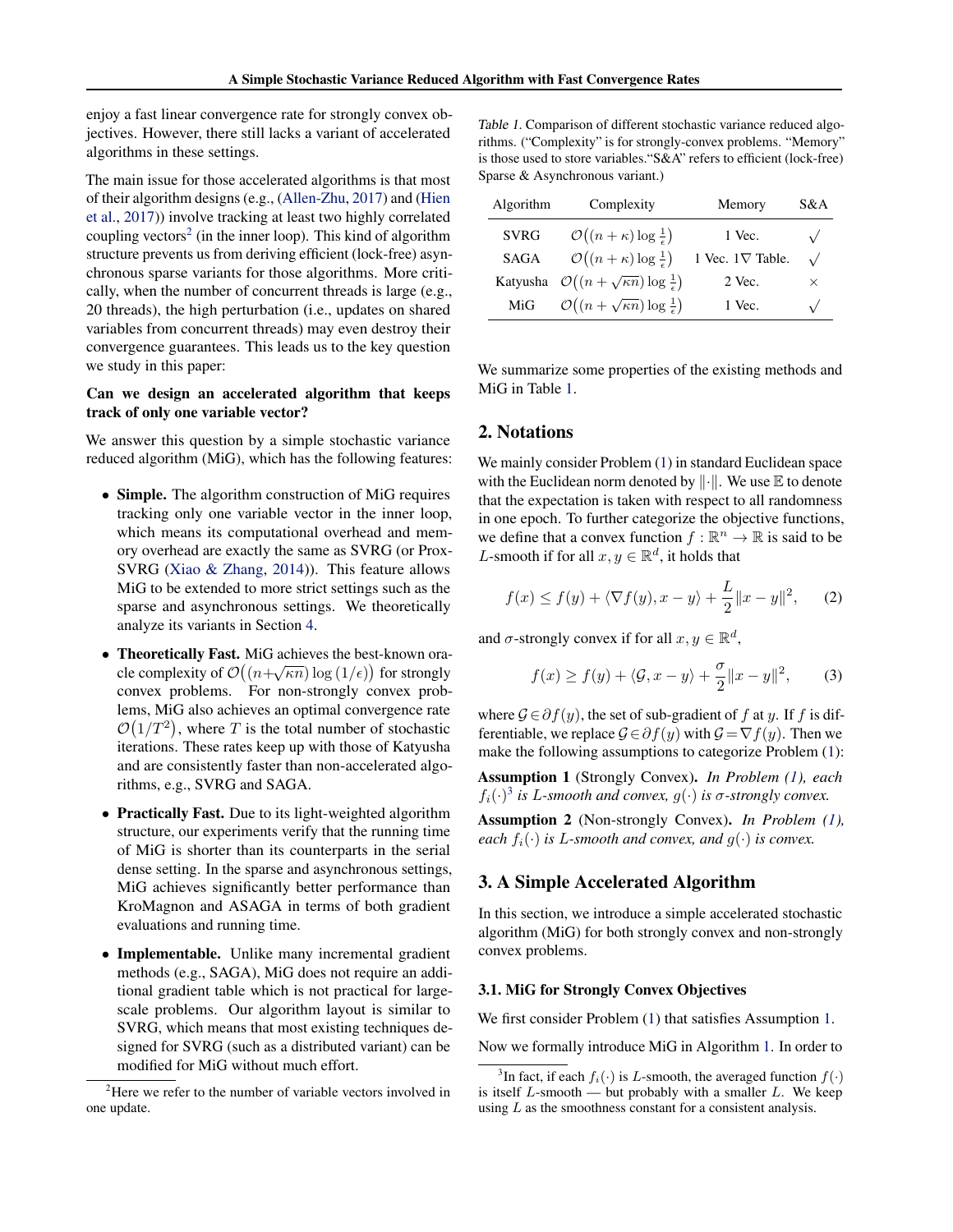<span id="page-2-0"></span>Algorithm 1 MiG

| лцоништ типо                                                                                                                 |
|------------------------------------------------------------------------------------------------------------------------------|
| 1: <b>Input:</b> Initial vector $x_0$ , epoch length m, learning rate                                                        |
| $\eta$ , parameter $\theta$ .                                                                                                |
| 2: $\tilde{x}_0 = x_0^1 = x_0, \omega = 1 + \eta \sigma;$                                                                    |
| 3: for $s = 1 \dots S$ do                                                                                                    |
| $\mu_s = \nabla f(\tilde{x}_{s-1});$<br>4:                                                                                   |
| for $j = 1 \ldots m$ do<br>5:                                                                                                |
| Sample $i_j$ uniformly in $\{1 \dots n\};$<br>6:                                                                             |
| $y_{j-1} = \theta x_{j-1}^s + (1-\theta)\tilde{x}_{s-1}$ ; //temp variable y<br>7:                                           |
| $\nabla = \nabla f_{i_1}(y_{j-1}) - \nabla f_{i_2}(\tilde{x}_{s-1}) + \mu_s;$<br>8:                                          |
| $x_j^s = \arg \min_x \left\{ \frac{1}{2\eta}   x - x_{j-1}^s  ^2 + \langle \tilde{\nabla}, x \rangle + g(x) \right\};$<br>9: |
| end for<br>10:                                                                                                               |

| . | .                                                                                                                                          |
|---|--------------------------------------------------------------------------------------------------------------------------------------------|
|   | 11: $\tilde{x}_s = \theta \left( \sum_{j=0}^{m-1} \omega^j \right)^{-1} \sum_{j=0}^{m-1} \omega^j x_{j+1}^s + (1-\theta) \tilde{x}_{s-1};$ |
|   | 12: $x_0^{s+1} = x_m^s$ ;                                                                                                                  |

13: end for

14: return  $\tilde{x}_{\mathcal{S}}$ .

further illustrate some ideas behind the algorithm structure, we make the following remarks:

- *Temp variable* y*.* As we can see in Algorithm 1, y is a convex combination of x and  $\tilde{x}$  with the parameter  $\theta$ . So for implementation, we do not need to keep track of  $y$  in the whole inner loop. For the purpose of giving a clean proof, we mark  $y$  with iteration number  $j$ .
- *Fancy update for*  $\tilde{x}_s$ . One can easily verify that this update for  $\tilde{x}_s$  is equivalent to using  $\omega^j$  weighted averaged  $y_{i+1}$  to update  $\tilde{x}_s$ , which is written as:  $\tilde{x}_s$  =  $\left(\sum_{j=0}^{m-1} \omega^j\right)^{-1} \sum_{j=0}^{m-1} \omega^j y_{j+1}$ . Since we only keep track of x, we adopt this expended fancy update for  $\tilde{x}_s$ — but it is still quite simple in implementation.
- *Choice of*  $x_0^{s+1}$ . In recent years, some existing stochastic algorithms such as [\(Zhang et al.,](#page-9-0) [2013;](#page-9-0) [Xiao &](#page-9-0) [Zhang,](#page-9-0) [2014\)](#page-9-0) choose to use  $\tilde{x}_s$  as the initial vector for new epoch. For MiG, when using  $\tilde{x}_s$ , the overall oracle complexity will degenerate to a nonaccelerated one for some ill-conditioned problems, which is  $\mathcal{O}((n+\kappa)\log{(1/\epsilon)})$ . It is reported that even in practice, using the last iterate yields a better performance as discussed in [\(Allen-Zhu & Hazan,](#page-8-0) [2016b\)](#page-8-0).

Next we give the convergence rate of MiG in terms of oracle complexity as follows (the proofs to all theorems in this paper are given in the Supplementary Material):

Theorem 1 (Strongly Convex). *Let* x <sup>∗</sup> *be the optimal solution of Problem [\(1\)](#page-0-0). If Assumption [1](#page-1-0) holds, then by choosing*  $m = \Theta(n)$ , MiG *achieves an*  $\epsilon$ *-additive error with the following oracle complexities in expectation:*

$$
\begin{cases} \mathcal{O}(\sqrt{\kappa n} \log \frac{F(x_0) - F(x^*)}{\epsilon}), & \text{if } \frac{m}{\kappa} \leq \frac{3}{4} \\ \mathcal{O}(n \log \frac{F(x_0) - F(x^*)}{\epsilon}), & \text{if } \frac{m}{\kappa} > \frac{3}{4} \end{cases}
$$

,

.

Table 2. The theoretical settings of the parameters  $\eta$  and  $\theta$ .

|                                      | CONDITION LEARNING RATE $\eta$ | PARAMETER $\theta$ |
|--------------------------------------|--------------------------------|--------------------|
| $\frac{m}{\kappa}$ .<br>$\mathbf{m}$ | $\overline{3\sigma mL}$        | $_{m}$             |

*In other words, the overall oracle complexity of* MiG *is*  $\mathcal{O}\left((n+\sqrt{\kappa n})\log\frac{F(x_0)-F(x^*)}{\epsilon}\right)$  $\frac{-F(x^*)}{\epsilon}$ ).

This result implies that in the strongly convex setting, MiG enjoys the best-known oracle complexity for stochastic firstorder algorithms, e.g., APCG, SPDC, and Katyusha. The theoretical suggestions<sup>4</sup> of the learning rate  $\eta$  and the parameter  $\theta$  are shown in Table 2.

### 3.1.1. COMPARISON BETWEEN MIG AND RELATED **METHODS**

We carefully compare the algorithm structure of MiG with Katyusha, and find that MiG corresponds to a case of Katyusha, when  $1-\tau_1-\tau_2=0$ , and Option II in Katyusha is used. However, this setting is neither suggested nor analyzed in [\(Allen-Zhu,](#page-8-0) [2017\)](#page-8-0), and thus without a convergence guarantee. In some sense, MiG can be regarded as a "simplified Katyusha", while this simplification does not hurt its oracle complexity. Since this simplification discards all the proximal gradient steps in Katyusha, MiG enjoys a lower memory overhead in practice and a cleaner proof in theory. Detailed comparison with Katyusha can be found in the Supplementary Material [B.1.1.](#page--1-0)

MiG does not use any kind of "*Nesterov's Momentum*", which is used in some accelerated algorithms, e.g., Acc-Prox-SVRG [\(Nitanda,](#page-8-0) [2014\)](#page-8-0) and Catalyst [\(Lin et al.,](#page-8-0) [2015\)](#page-8-0).

### 3.2. MiG for Non-strongly Convex Objectives

In this part, we consider Problem [\(1\)](#page-0-0) when Assumption [2](#page-1-0) holds. Since non-strongly convex optimization problems (e.g., LASSO) are becoming prevalent these days, making a direct variant of MiG for these problems is of interest.

In this setting, we summarize  $\text{MiG}^{\text{NSC}}$  with the optimal  $\mathcal{O}(1/T^2)$  convergence rate in Algorithm [2.](#page-3-0)

Theorem 2 (Non-strongly Convex). *If Assumption [2](#page-1-0) holds, then by choosing*  $m = \Theta(n)$ *, MiG<sup>NSC</sup> achieves the following oracle complexity in expectation:*

$$
\mathcal{O}\left(n\sqrt{\frac{F(x_0) - F(x^*)}{\epsilon}} + \sqrt{\frac{nL||x_0 - x^*||^2}{\epsilon}}\right)
$$

.

This result implies that MiG<sup>NSC</sup> attains the optimal con-

<sup>&</sup>lt;sup>4</sup>We recommend users to tune these two parameters for better performance in practice, or to use the tuning criteria mentioned in Table [3](#page-6-0) with only tuning  $\theta$ .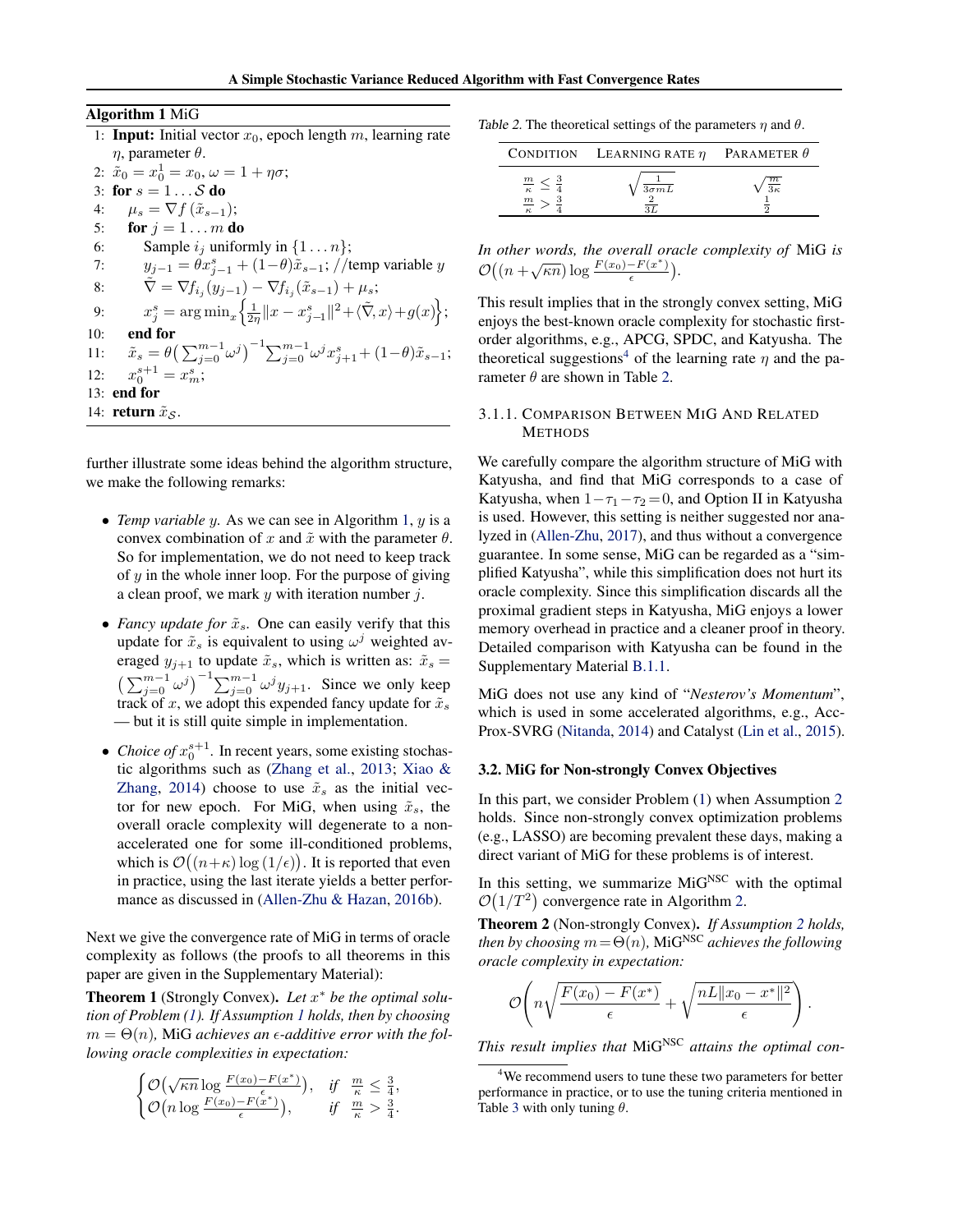<span id="page-3-0"></span>Algorithm 2 MiGNSC 1: **Input:** Initial vector  $x_0$ , epoch length m, learning rate  $η$ , parameter  $θ$ .

2:  $\tilde{x}_0 = x_0^1 = x_0;$ 3: for  $s = 1 \dots S$  do 4:  $\mu_s = \nabla f(\tilde{x}_{s-1}), \theta = \frac{2}{s+4}, \eta = \frac{1}{4L\theta};$ 5: **for**  $j = 1 ... m$  **do** 6: Sample  $i_j$  uniformly in  $\{1 \dots n\}$ ; 7:  $y_{j-1} = \theta x_{j-1}^s + (1 - \theta) \tilde{x}_{s-1}$ ; //temp variable y 8:  $\tilde{\nabla} = \nabla f_{i_j}(y_{j-1}) - \nabla f_{i_j}(\tilde{x}_{s-1}) + \mu_s;$ 9:  $x_j^s = \arg \min_x \left\{ \frac{1}{2\eta} \|x - x_{j-1}^s\|^2 + \langle \tilde{\nabla}, x \rangle + g(x) \right\};$ 10: end for 11:  $\tilde{x}_s = \frac{\theta}{m} \sum_{j=1}^m x_j^s + (1-\theta)\tilde{x}_{s-1};$ <br>
12:  $x_0^{s+1} = x_m^s;$  $12:$ 13: end for 14: return  $\tilde{x}_s$ .

*vergence rate*  $O(1/T^2)$ *, where*  $T = S(m+n)$  *is the total number of stochastic iterations.*

The result in Theorem [2](#page-2-0) shows that  $M_i$ G<sup>NSC</sup> enjoys the same oracle complexity as Katyusha<sup>ns</sup> [\(Allen-Zhu,](#page-8-0) [2017\)](#page-8-0), which is close to the best-known complexity in this case<sup>5</sup>. If the reduction techniques in [\(Allen-Zhu & Hazan,](#page-8-0) [2016a;](#page-8-0) [Xu](#page-9-0) [et al.,](#page-9-0) [2016\)](#page-9-0) are used in our algorithm, our algorithm can obtain the best-known oracle complexity.

#### 3.3. Extensions

It is common to apply reductions to extend the algorithms designed for  $L$ -smooth and  $\sigma$ -strongly convex objectives to other cases (e.g., non-strongly convex or non-smooth). For example, [Allen-Zhu & Hazan](#page-8-0) [\(2016a\)](#page-8-0) proposed several reductions for the algorithms that satisfy *homogeneous objective decrease* (HOOD), which is defined as follows.

Definition 1 [\(Allen-Zhu & Hazan](#page-8-0) [\(2016a\)](#page-8-0)). *An algorithm* A *that solves Problem [\(1\)](#page-0-0) with Assumption [1](#page-1-0) satisfies* HOOD *if, for every starting vector*  $x_0$ , A *produces an output*  $x'$ *satisfying*<sup>6</sup>  $F(x') - F(x^*) \leq \frac{F(x_0) - F(x^*)}{4}$  $\frac{-F(x)}{4}$  *in* Time(*L*,  $\sigma$ ).

Based on Theorem [1,](#page-2-0) it is a direct corollary that MiG (refers to Algorithm [1\)](#page-2-0) satisfies HOOD.

Corollary 1. MiG *satisfies the* HOOD *property in* √  $\mathsf{Time}(n+\sqrt{\kappa n}).$ 

The reductions in [\(Allen-Zhu & Hazan,](#page-8-0) [2016a\)](#page-8-0) use either decaying regularization (AdaptReg) or certain smoothing trick (AdaptSmooth) to achieve optimal reductions that shave off a non-optimal log factor comparing to other reduction techniques. Thus, we can apply AdaptReg to MiG and get an improved  $\mathcal{O}(n \log(1/\epsilon) + \sqrt{nL/\epsilon})$  rate for nonstrongly convex problems. Moreover, we can also apply AdaptSmooth to MiG to tackle non-smooth optimization problems, e.g., SVM.

### 4. Sparse and Asynchronous Variants

In order to further elaborate the importance of keeping track of only one variable vector (in the inner loop), in this section we propose the variants of MiG for both the serial sparse and asynchronous sparse settings.

Adopting the sparse update technique in [\(Mania et al.,](#page-8-0) [2017\)](#page-8-0) for sparse datasets is a very practical choice to reduce collisions between threads. However, due to additional sparse approximating variance and asynchronous perturbation, we need to compensate it with a slower theoretical speed. On the other hand, asynchrony (in the lock-free style) may even destroy convergence guarantees if the algorithm requires tracking many highly correlated vectors. In practice, it is reported that maintaining more atomic<sup>7</sup> variables also degrades the performance. Thus, in this section, we mainly focus on practical issues and experimental performance.

As we can see, MiG has only one variable vector. This feature gives us convenience in both theoretical analysis and practical implementation. In order to give a clean proof, we first make a simpler assumption on the objective function, which is identical to those in [\(Recht et al.,](#page-8-0) [2011;](#page-8-0) [Mania](#page-8-0) [et al.,](#page-8-0) [2017;](#page-8-0) [Leblond et al.,](#page-8-0) [2017\)](#page-8-0):

$$
\min_{x \in \mathbb{R}^d} F(x) \triangleq \frac{1}{n} \sum_{i=1}^n f_i(x). \tag{4}
$$

Assumption 3 (Sparse and Asynchronous Settings). *In Problem (4), each*  $f_i(\cdot)$  *is L-smooth, and the averaged function*  $F(\cdot)$  *is*  $\sigma$ -strongly convex.

Next we start with analyzing MiG in the serial sparse setting and then extend it to a sparse and asynchronous one.

#### 4.1. Serial Sparse MiG

The sparse variant (as shown in Algorithm [3\)](#page-4-0) of MiG is slightly different from MiG in the dense case. We explain these differences by making the following remarks:

• *Sparse approximate gradient*  $\tilde{\nabla}_s$ . In order to perform fully sparse updates, following [\(Mania et al.,](#page-8-0) [2017\)](#page-8-0), we use a diagonal matrix  $D$  to re-weigh the dense vector

<sup>&</sup>lt;sup>5</sup>Note that the best-known oracle complexity for non-strongly convex problems is  $\mathcal{O}(n \log(1/\epsilon) + \sqrt{nL/\epsilon}).$ 

<sup>&</sup>lt;sup>6</sup>This definition can be extended to the probabilistic guarantee, which is  $\mathbb{E}[F(x')] - F(x^*) \leq \frac{F(x_0) - F(x^*)}{4}$  [\(Allen-Zhu & Hazan,](#page-8-0) [2016a\)](#page-8-0).

 $7$ Atomic write of some necessary variables is a requirement to achieve high precision in practice [\(Leblond et al.,](#page-8-0) [2017\)](#page-8-0).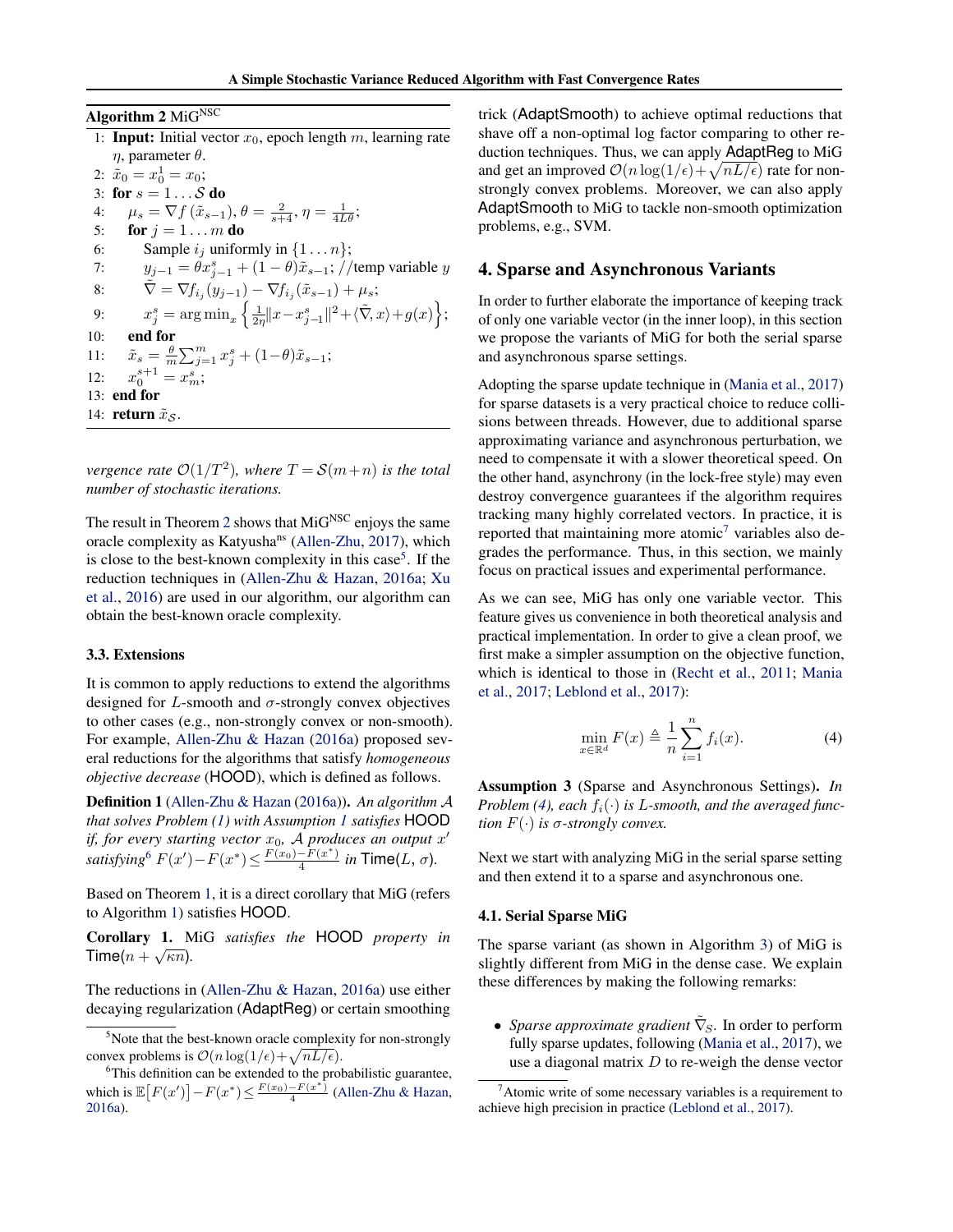<span id="page-4-0"></span>Algorithm 3 Serial Sparse MiG

1: **Input:** Initial vector  $x_0$ , epoch length m, learning rate η, parameter θ. 2:  $\tilde{x}_0 = x_0^1 = x_0;$ 

3: for  $s = 1 \dots S$  do 4:  $\mu_s = \nabla F(\tilde{x}_{s-1});$ 5: for  $j = 1 \ldots m$  do 6:  $T_{i_j}$  := support of sample  $i_j$ ; 7:  $[y_{j-1}]_{T_{i_j}} = \theta \cdot [x_{j-1}^s]_{T_{i_j}} + (1 - \theta) \cdot [\tilde{x}_{s-1}]_{T_{i_j}};$ 8:  $\tilde{\nabla}_S = \nabla f_{i_j}([y_{j-1}]_{T_{i_j}}) - \nabla f_{i_j}([\tilde{x}_{s-1}]_{T_{i_j}}) + D_{i_j}\mu_s;$ 9:  $[x_j^s]_{T_{i_j}} = [x_{j-1}^s]_{T_{i_j}} - \eta \cdot \tilde{\nabla}_S;$ 10: end for 11: Option I:  $x_0^{s+1} = \tilde{x}_s = \frac{\theta}{m} \sum_{j=0}^{m-1} x_j^s + (1-\theta)\tilde{x}_{s-1}$ ; 12: Option II:  $x_0^{s+1} = x_m^s$ ,  $\tilde{x}_s = \frac{\tilde{\theta}}{m} \sum_{j=1}^m x_j^s + (1-\theta)\tilde{x}_{s-1}$ ; 13: end for 14: return  $\tilde{x}_{\mathcal{S}}$ .

 $\mu_s$ , whose entries are the inverse probabilities  $\{p_k^{-1}\}$ of the corresponding coordinates  $\{k \mid k = 1, \ldots, d\}$ belonging to a uniformly sampled support  $T_{i_j}$  of sample  $i_j$ .  $P_{i_j}$  is the projection matrix for the support  $T_{i_j}$ . We define  $D_{i_j} = P_{i_j}D$ , which ensures the unbiasedness  $\mathbb{E}_{i_j}[D_{i_j}\mu_s] = \mu_s$ . Here we also define  $D_m = \max_{k=1...d} p_k^{-1}$  for future usage. Note that we only need to compute y on the support of sample  $i_j$ , and hence the entire inner loop updates sparsely.

• *Update*  $\tilde{x}$  *with uniform average*. In the sparse and asynchronous setting, a weighted average in Algorithm [1](#page-2-0) is not effective due to the perturbation both in theory and in practice. Thus, we choose a simple uniform average scheme for a better practical performance.

We now consider the convergence property of Algorithm 3.

Theorem 3 (Option I). *Let* x <sup>∗</sup> *be the optimal solution of Problem [\(4\)](#page-3-0). If Assumption [3](#page-3-0) holds, then by choosing*  $\eta =$  $1/L$ ,  $\theta = 1/10$ ,  $m = 25\kappa$ , Algorithm 3 with Option I satisfies *the following inequality in one epoch* s*:*

 $\mathbb{E}[(F(\tilde{x}_s) - F(x^*))] \leq 0.75 \cdot (F(\tilde{x}_{s-1}) - F(x^*)),$ 

*which means that the total oracle complexity of the serial sparse* MiG *is*  $\mathcal{O}\left((n + \kappa)\log \frac{F(x_0) - F(x^*)}{\epsilon}\right)$  $\frac{-F(x^*)}{\epsilon}$ ).

Since it is natural to ask whether we can get an improved bound for the Serial Sparse MiG, we analyze Algorithm 3 with Option II and a somewhat intriguing restart scheme. The convergence result is given as follows:

Theorem 4 (Option II). *If Assumption [3](#page-3-0) holds, then by executing Algorithm 3 with Option II and restarting*<sup>8</sup> *the algorithm every*  $S = \left[2 \cdot \frac{(1-\theta) \cdot (1+\zeta) + \frac{\theta}{nm\sigma}}{\theta + \zeta \theta - \zeta}\right]$  epochs, where

<sup>8</sup>We set  $x_0 = \frac{1}{S} \sum_{s=1}^{S} \tilde{x}_s$  as the initial vector after each restart.

 $\zeta = D_m^2 - D_m$ , the oracle complexity of the entire procedure *is divided into the cases,*

$$
\begin{cases} \mathcal{O}(\sqrt{\kappa n} \log \frac{F(x_0) - F(x^*)}{\epsilon}), & \text{if } \frac{m}{\kappa} \leq \frac{3}{4} \text{ with } \zeta \leq \sqrt{\frac{m}{4\kappa}},\\ \mathcal{O}(n \log \frac{F(x_0) - F(x^*)}{\epsilon}), & \text{if } \frac{m}{\kappa} > \frac{3}{4} \text{ with } \zeta \leq C_{\zeta}, \end{cases}
$$

*where*  $C_{\zeta}$  *is a constant for the sparse estimator variance. Detailed parameter settings are given in the Supplementary Material [C.2.1.](#page--1-0)*

*Remark:* This result indeed imposes some strong assumptions on  $D_m$ , which may not be true for real world datasets, because the variance bound used for Option II highly correlates to  $D_m$ , and  $D_m$  can be as large as n for extreme datasets. Detailed discussion is given in the Supplementary Material [C.2.2.](#page--1-0)

The result of Theorem 4 shows that under some constraints on sparse variance, Serial Sparse MiG attains a faster convergence rate than Sparse SVRG [\(Mania et al.,](#page-8-0) [2017\)](#page-8-0) and Sparse SAGA [\(Leblond et al.,](#page-8-0) [2017\)](#page-8-0). Although these constraints are strong and the restart scheme is not quite practical, we keep the result here as a reference for both the sparse  $(\zeta > 0)$  and dense  $(\zeta = 0)$  cases.

#### 4.2. Asynchronous Sparse MiG

In this part, we extend the Serial Sparse MiG to the Asynchronous Sparse MiG.

Our algorithm is given in Algorithm [4.](#page-5-0) Notice that Option I and II correspond to the update options mentioned in Algorithm 3. The difference is that Option II corresponds to averaging "fake" iterates defined at (5), while Option I is the average of inconsistent read<sup>9</sup> of x. Since the averaging scheme in Option II is not proposed before, we refer to it as "*fake average*". Just like the analysis in the serial sparse case, Option I leads to a direct and clean proof while Option II may require restart and leads to troublesome theoretical analysis. So we only analyze Option I in this setting.

However, Option II is shown to be highly practical since the "*fake average*" scheme only requires updates on the support of samples and enjoys strong robustness when the actual number of inner loops does not equal to  $m^{10}$ . Thus, Option II leads to a very practical implementation.

Following [\(Mania et al.,](#page-8-0) [2017\)](#page-8-0), our analysis is based on the "fake" iterates  $x$  and  $y$ , which are defined as:

$$
x_j = x_0 - \eta \sum_{i=0}^{j-1} \tilde{\nabla}(\hat{y}_i), y_j = \theta x_j + (1 - \theta)\tilde{x}_{s-1}, \quad (5)
$$

where the "perturbed" iterates  $\hat{y}$ ,  $\hat{x}$  with perturbation  $\xi$  are

<sup>9</sup>We could use "*fake average*" in Option I, but it leads to a complex proof and a worse convergence rate with factor ( $\propto \kappa^{-2}$ ).

 $10$ This phenomenon is prevalent in the asynchronous setting.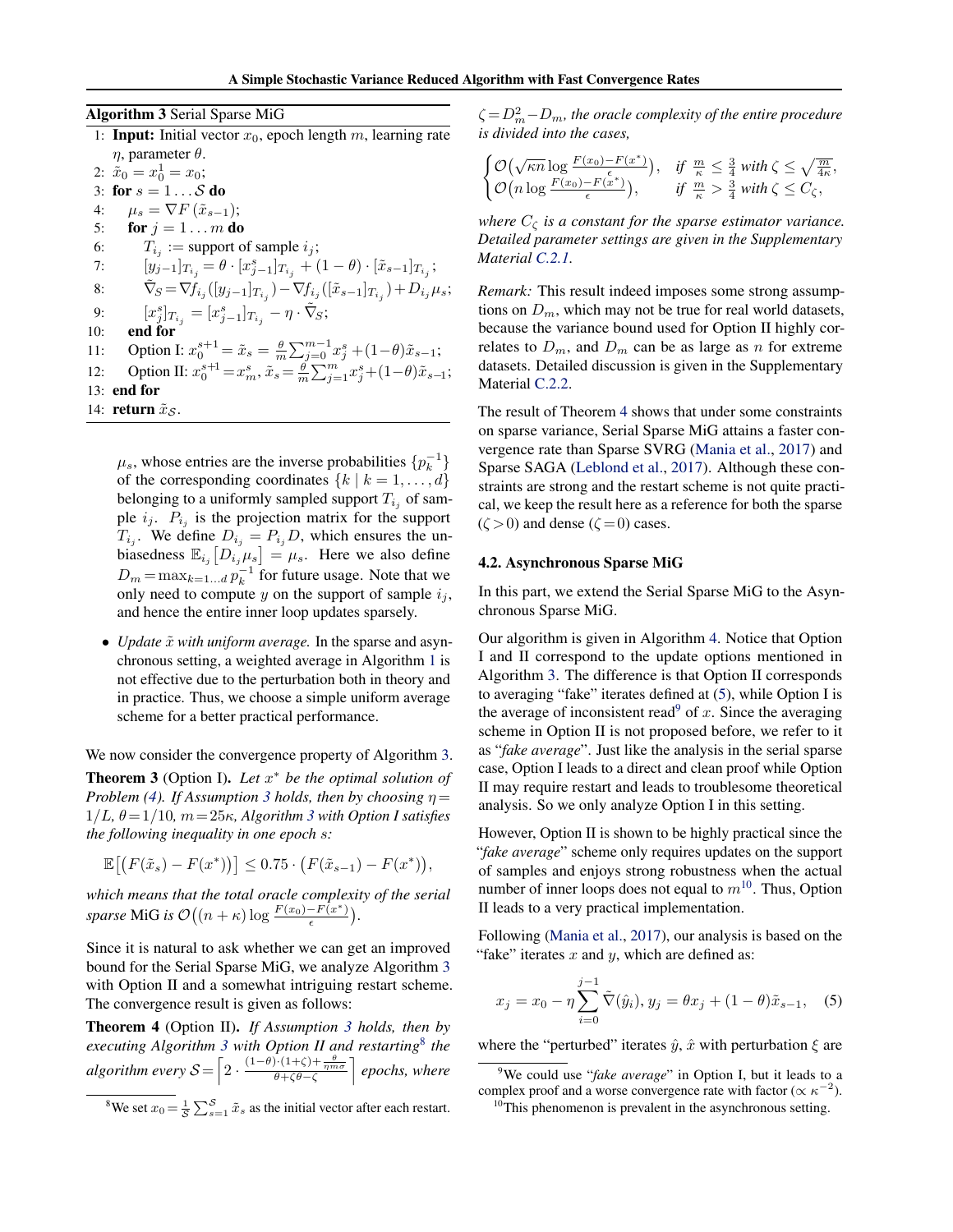<span id="page-5-0"></span>Algorithm 4 Asynchronous Sparse MiG

|     | 1: <b>Input:</b> Initial vector $x_0$ , epoch length $m$ , learning rate                                                       |
|-----|--------------------------------------------------------------------------------------------------------------------------------|
|     | $\eta$ , parameter $\theta$ .                                                                                                  |
|     | 2: $x :=$ shared variable, $\bar{x} :=$ average of x;                                                                          |
|     | 3: $\tilde{x}_0 = x = x_0;$                                                                                                    |
|     | 4: for $s = 1 \ldots S$ do                                                                                                     |
| 5:  | Compute $\mu_s = \nabla F(\tilde{x}_{s-1})$ in parallel;                                                                       |
| 6:  | Option I: $\bar{x} = 0$ ;                                                                                                      |
| 7:  | Option II: $\bar{x} = x$ ;                                                                                                     |
| 8:  | $j = 0$ ; {inner loop counter}                                                                                                 |
| 9:  | while $j < m$ do {in parallel}                                                                                                 |
| 10: | $j = j + 1$ ; // atomic increase counter j                                                                                     |
| 11: | Sample $i_j$ uniformly in $\{1 \dots n\}$ ;                                                                                    |
| 12: | $T_{i_j}$ := support of sample $i_j$ ;                                                                                         |
| 13: | $[\hat{x}]_{T_{i,j}} := \text{inconsistent read of } [x]_{T_{i,j}};$                                                           |
| 14: | $[\hat{y}]_{T_{i_j}} = \theta \cdot [\hat{x}]_{T_{i_j}} + (1 - \theta) \cdot [\tilde{x}_{s-1}]_{T_{i_j}};$                     |
| 15: | $\tilde{\nabla}(\hat{y}) = \nabla f_{i_j}([\hat{y}]_{T_{i_j}}) - \nabla f_{i_j}([\tilde{x}_{s-1}]_{T_{i_j}}) + D_{i_j} \mu_s;$ |
| 16: | $[u]_{T_{i,j}} = -\eta \cdot \tilde{\nabla}(\hat{y});$                                                                         |
| 17: | // atomic write $x, \bar{x}$ for each coordinate                                                                               |
| 18: | $[x]_{T_{i_i}} = [x]_{T_{i_i}} + [u]_{T_{i_i}};$                                                                               |
| 19: | Option I: $\bar{x} = \bar{x} + \frac{1}{m} \cdot \hat{x}$ ;                                                                    |
| 20: | Option II: $[\bar{x}]_{T_{i_j}} = [\bar{x}]_{T_{i_i}} + [u]_{T_{i_i}} \cdot \frac{(m+1-j)_+}{m};$                              |
| 21: | end while                                                                                                                      |
| 22: | $\tilde{x}_s = \theta \bar{x} + (1 - \theta) \tilde{x}_{s-1};$                                                                 |
| 23: | Option I: $x = \tilde{x}_s$ ;                                                                                                  |
| 24: | Option II: keep $x$ unchanged;                                                                                                 |
|     | 25: <b>end for</b>                                                                                                             |
|     | 26: <b>return</b> $\tilde{x}_{\mathcal{S}}$ .                                                                                  |
|     |                                                                                                                                |

defined as

$$
\hat{y}_j = \theta \hat{x}_j + (1 - \theta)\tilde{x}_{s-1}, \hat{x}_j = x_j + \xi_j.
$$
 (6)

The labeling order and detailed analysis framework are given in the Supplementary Material [C.3.](#page--1-0)

Note that  $y$  is a temp variable, so the only source of perturbation comes from  $x$ . This is the benefit of keeping track of only one variable vector since it controls the perturbation and allows us to give a smooth analysis in asynchrony.

Next we give our convergence result as follows:

Theorem 5. *If Assumption [3](#page-3-0) holds, then by choosing*  $m = 60\kappa$ ,  $\eta = 1/(5L)$ ,  $\theta = 1/6$ , suppose  $\tau$  satisfies  $\tau \leq \min\left\{\frac{5}{4\sqrt{2}}\right\}$  $\frac{5}{4\sqrt{\Delta}}, 2\kappa, \sqrt{\frac{2\kappa}{\sqrt{\Delta}}}$  $\frac{\kappa}{\Delta}$ } (the linear speed-up condition), *Algorithm 4 with Option I has the following oracle complexity:*

$$
\mathcal{O}\bigg((n+\kappa)\log\frac{F(x_0)-F(x^*)}{\epsilon}\bigg),\,
$$

*where* τ *represents the maximum number of overlaps be-tween concurrent threads [\(Mania et al.,](#page-8-0) [2017\)](#page-8-0)* and  $\Delta$  =  $\max_{k=1...d} p_k$ *, which is a measure of sparsity [\(Leblond](#page-8-0) [et al.,](#page-8-0) [2017\)](#page-8-0).*



Figure 1. Comparison of the effect of the momentum techniques used in Acc-Prox-SVRG [\(Nitanda,](#page-8-0) [2014\)](#page-8-0), Katyusha [\(Allen-Zhu,](#page-8-0) [2017\)](#page-8-0) and MiG for  $\ell$ 2-logistic regression on covtype.

This result is better than that of KroMagnon, which correlates to  $\kappa^2$  [\(Mania et al.,](#page-8-0) [2017\)](#page-8-0), and keeps up with ASAGA [\(Leblond et al.,](#page-8-0) [2017\)](#page-8-0). Although without significant improvement on theoretical bounds due to the existence of perturbation, the coupling step of MiG can still be regarded as a simple add-on boosting and stabilizing the performance of SVRG variants. We show this improvement by empirical evaluations in Section [5.3.](#page-7-0)

# 5. Experiments

In this section, we evaluate the performance of MiG on real-world datasets for both serial dense and asynchronous sparse $11$  cases. All the algorithms were implemented in C++ and executed through MATLAB interface for a fair comparison. Detailed experimental setup is given in the Supplementary Material [D.](#page--1-0)

We first give a detailed comparison between MiG and other algorithms in the sequential dense setting.

### 5.1. Comparison of Momentums

The parameter  $\theta$  in MiG, similar to the parameter  $\tau_2$  in Katyusha, is referred as the parameter for "*Katyusha Momentum*" in [\(Allen-Zhu,](#page-8-0) [2017\)](#page-8-0). So intuitively, MiG can be regarded as adding "*Katyusha Momentum*" on top of SVRG. Katyusha equipped with the linear coupling framework in [\(Allen-Zhu & Orecchia,](#page-8-0) [2017\)](#page-8-0) and thus can be re-

<sup>&</sup>lt;sup>11</sup>Experiments for the serial sparse variant are omitted since it corresponds to the asynchronous sparse variant with 1 thread.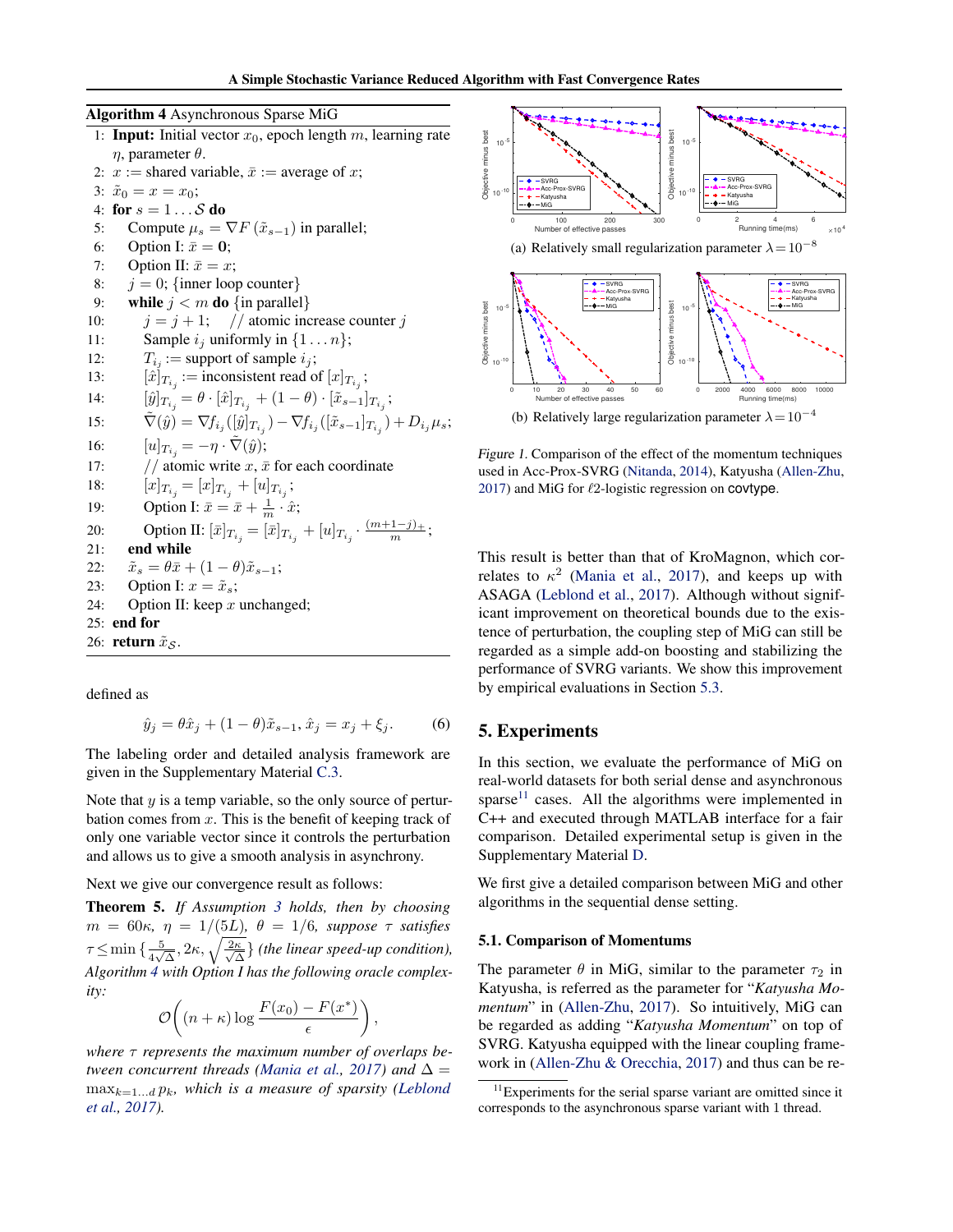<span id="page-6-0"></span>

|  | Table 3. Compared algorithms and parameter tuning criteria. |  |  |
|--|-------------------------------------------------------------|--|--|
|  |                                                             |  |  |

|               | Momentum | Parameter Tuning                                                                       |
|---------------|----------|----------------------------------------------------------------------------------------|
| <b>SVRG</b>   | None     | learning rate $n$                                                                      |
| Acc-Prox-SVRG | Nestry.  | same $\eta$ , tune momentum $\beta$                                                    |
| Katyusha      |          | Nestrv.&Katyu. $\tau_2 = \frac{1}{2}$ , $\alpha = \frac{1}{3\tau_1 L}$ , tune $\tau_1$ |
| MiG           | Katyu.   | $\eta = \frac{1}{3\theta L}$ , tune $\theta$                                           |

garded as the combination of "*Nesterov's Momentum*" with "*Katyusha Momentum*".

We empirically evaluate the effect of the two kinds of momentums. Moreover, we also examine the performance of Acc-Prox-SVRG [\(Nitanda,](#page-8-0) [2014\)](#page-8-0), which can be regarded as SVRG with pure "*Nesterov's Momentum*". Note that the mini-batch size used in Acc-Prox-SVRG is set to 1. The algorithms and parameter settings are listed in Table 3 (we use the same notations as in their original papers).

The results in Figure [1](#page-5-0) correspond to the two typical conditions with relatively large  $\lambda = 10^{-4}$  and relatively small  $\lambda = 10^{-8}$ . One can verify that with the epoch length  $m = 2n$ for all algorithms, these two conditions fall into the two regions correspondingly in Table [2.](#page-2-0)

For the case of  $\frac{m}{\kappa} \leq \frac{3}{4}$  (see the first row in Figure [1\)](#page-5-0), we set the parameters for MiG and Katyusha<sup>12</sup> with their theoretical suggestions (e.g.,  $\theta = \tau_1 = \sqrt{\frac{m}{3\kappa}}$ ). For fair comparison, we set the learning rate  $\eta = \frac{1}{4L}$  for SVRG and Acc-Prox-SVRG, which is theoretically reasonable. The results imply that MiG and Katyusha have close convergence results and outperform SVRG and Acc-Prox-SVRG. This justifies the outperform 5 v KO and ACC-FIOX-5 v KO. This jumprovement of  $\sqrt{\kappa n}$  convergence rate in theory.

We notice that Katyusha is slightly faster than MiG in terms of the number of oracle calls, which is reasonable since Katyusha has one more "*Nesterov's Momentum*". From the result of Acc-Prox-SVRG, we see that "*Nesterov's Momentum*" is effective in this case, but without significant improvement. As analyzed in [\(Nitanda,](#page-8-0) [2014\)](#page-8-0), using large enough mini-batch is a requirement to make Acc-Prox-SVRG improve its convergence rate in theory (see Table 1 in [\(Nitanda,](#page-8-0) [2014\)](#page-8-0)), which also explains the limited difference between MiG and Katyusha.

When comparing running time (millisecond, ms), MiG outperforms other algorithms. Using "*Nesterov's Momentum*" requires tracking of at least two variable vectors, which increases both memory consumption and computational overhead. More severely, it prevents the algorithms with this trick to have an efficient sparse and asynchronous variant.



Figure 2. First row: Theoretical evaluation of MiG and state-of-theart algorithms for  $\ell$ 2-logistic regression ( $\lambda = 10^{-8}$ ) on covtype. Second row: Practical evaluation of MiG and the state-of-the-art algorithms for ridge regression ( $\lambda = 10^{-4}$ ) on a9a.

For the case of  $\frac{m}{\kappa} > \frac{3}{4}$  (see the second row in Figure [1\)](#page-5-0), we tuned all the parameters in Table 3. From the parameter tuning of Acc-Prox-SVRG, we found that using a smaller momentum parameter  $\beta$  yields a better performance, but still worse than the original SVRG. This result seems to indicate that the "*Nesterov's Momentum*" is not effective in this case. Katyusha yields a poor performance in this case because the parameter suggestion limits  $\tau_1 \leq \frac{1}{2}$ . When tuning both  $\tau_2$ and  $\tau_1$ , Katyusha performs much better, but with increasing difficulty of parameter tuning. MiG performs quite well with tuning only one parameter  $\theta$ , which further verifies its simplicity and efficiency.

### 5.2. Comparison with state-of-the-art Algorithms

We compare MiG with many state-of-the-art accelerated algorithms (e.g., Acc-Prox-SVRG [\(Nitanda,](#page-8-0) [2014\)](#page-8-0), Catalyst (based on SVRG) [\(Lin et al.,](#page-8-0) [2015\)](#page-8-0), and Katyusha [\(Allen-](#page-8-0)[Zhu,](#page-8-0) [2017\)](#page-8-0)) and non-accelerated algorithms (e.g., SVRG [\(Johnson & Zhang,](#page-8-0) [2013\)](#page-8-0) or Prox-SVRG [\(Xiao & Zhang,](#page-9-0) [2014\)](#page-9-0) for non-smooth regularizer, and SAGA [\(Defazio et al.,](#page-8-0) [2014\)](#page-8-0)), as shown in Figure 2.

In order to give clear comparisons, we designed two different types of experiments. One is called "theoretical evaluation" with a relatively small  $\lambda^{13}$ , where most of the parameter settings follow the corresponding theoretical recommendations<sup>14</sup> to justify the improvement of  $\sqrt{\kappa n}$  convergence rate. Another is "practical evaluation" for a relatively large

 $12$ We choose to implement Katyusha with Option I, which is analyzed theoretically in [\(Allen-Zhu,](#page-8-0) [2017\)](#page-8-0).

<sup>&</sup>lt;sup>13</sup>Note that we normalize data vectors to ensure a uniform  $L$ .

<sup>&</sup>lt;sup>14</sup>Except for Acc-Prox-SVRG and Catalyst, we carefully tuned the parameters for them, and the detailed parameter settings are given in the Supplementary Material [D.1.](#page--1-0)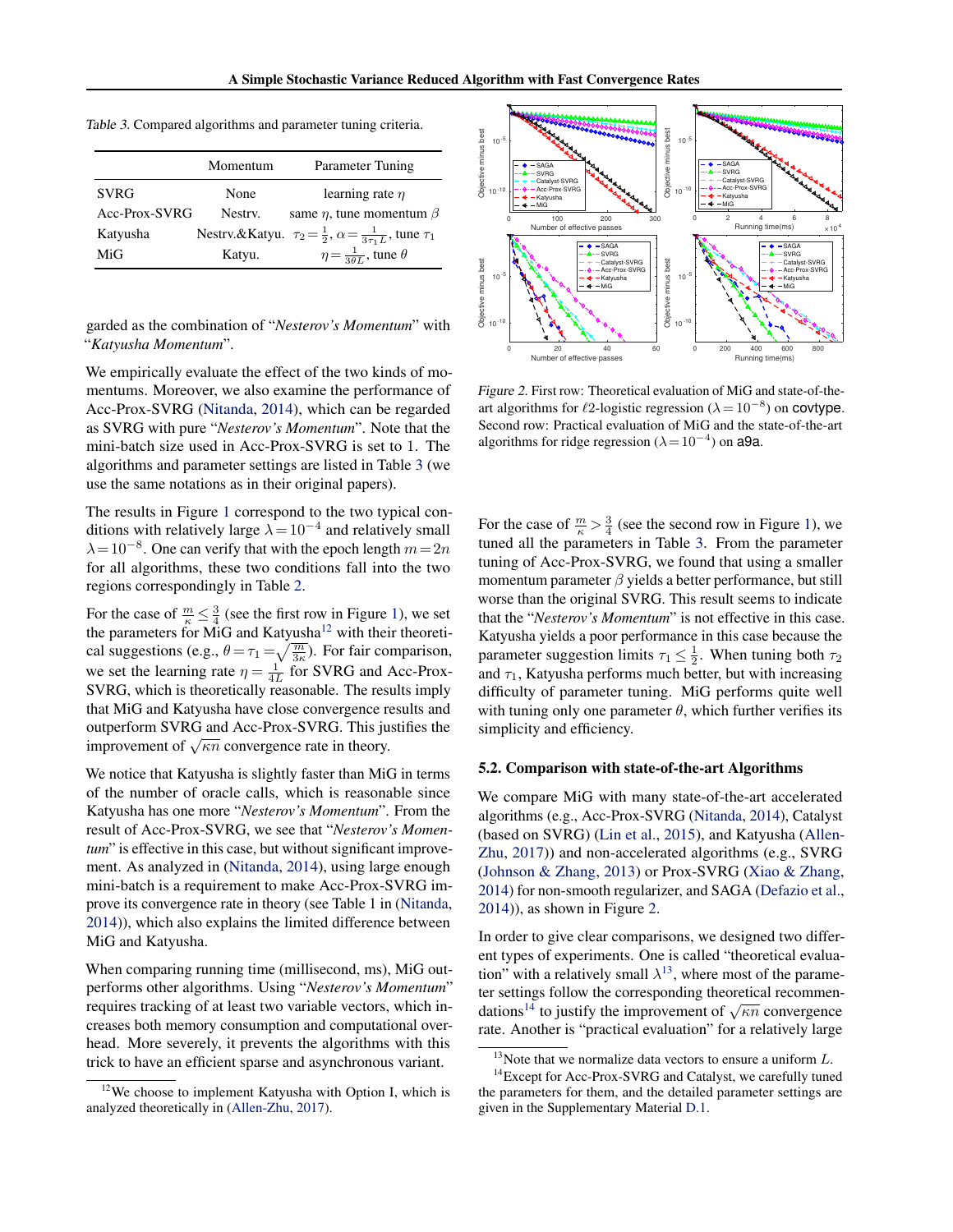<span id="page-7-0"></span>

Figure 3. Comparison of KroMagnon [\(Mania et al.,](#page-8-0) [2017\)](#page-8-0), ASAGA [\(Leblond et al.,](#page-8-0) [2017\)](#page-8-0), and MiG with 16 threads. First row: RCV1,  $\ell_2$ -logistic regression with  $\lambda = 10^{-9}$ . Second row: KDD2010,  $\ell_2$ -logistic regression with  $\lambda = 10^{-10}$ .

 $\lambda$ , where we carefully tuned the parameters for all the algorithms since in this condition, all the algorithms have similar convergence rates.

For a relatively large  $\lambda$ , the results (see the Supplementary Material [D.1](#page--1-0) for more results) show that MiG performs consistently better than Katyusha in terms of both oracle calls and running time. In other words, we see that MiG achieves satisfactory performance in both conditions. Moreover, experimental results for non-strongly convex objectives are also given in the Supplementary Material [D.1.](#page--1-0)

#### 5.3. In Sparse and Asynchronous Settings

To further stress the simplicity and implementability of MiG, we make some experiments to assess the performance of its asynchronous variant. We also compare MiG (i.e., Al-gorithm [4](#page-5-0) with Option  $II^{15}$ ) with KroMagnon [\(Mania et al.,](#page-8-0) [2017\)](#page-8-0) and ASAGA [\(Leblond et al.,](#page-8-0) [2017\)](#page-8-0).

Unlike in the serial dense case where we have strong theoretical guarantees, in these settings, we mainly focus on practical performance and stability. So we carefully tuned the parameter(s) for each algorithm to achieve a best-tuned performance (detailed setting and parameter tuning criteria is given in the Supplementary Material [D.2\)](#page--1-0). We measure the performance on the two sparse datasets listed in Table 4.

When comparing performance in terms of oracle calls, MiG significantly outperforms other algorithms, as shown in Figure 3. When considering running time, the difference is narrowed due to the high simplicity of KroMagnon (which

Table 4. Summary of the two sparse data sets.



Figure 4. Speed-up evaluation on RCV1. Left: Evaluation of suboptimality in terms of running time for asynchronous versions (20 threads) and SS (Serial Sparse) versions. Right: Speed-up of achieving  $10^{-5}$  sub-optimality in terms of the number of threads.

only uses one atomic vector) compared with ASAGA (which uses atomic gradient table and atomic gradient average vector) and MiG (which only uses atomic "*fake average*").

We then examine the speed-up gained from more parallel threads on RCV1. We evaluate the improvement of using asynchronous variants (20 threads) and the speed-up ratio as a function of the number of threads as shown in Figure 4. For the latter evaluation, the running time is recorded when the algorithms achieve  $10^{-5}$  sub-optimality. The speed-up ratio is calculated based on the running time of a single core.

Since we used MiG with Option II for the above experiments which only has a theoretical analysis (with restart) in the serial case, we further designed an experiment to evaluate the effectiveness of  $\theta$ . The results in the Supplementary Material [D.2.2](#page--1-0) indicate the effectiveness of our acceleration trick.

# 6. Conclusion

We proposed a simple stochastic variance reduction algorithm (MiG) with the best-known oracle complexities for stochastic first-order algorithms. These elegant results further reveal the mystery of acceleration tricks in stochastic first-order optimization. Moreover, the high simplicity of MiG allows us to derive the variants for the asynchronous and sparse settings, which shows its potential to be applied to other cases (e.g., online [\(Borsos et al.,](#page-8-0) [2018\)](#page-8-0), distributed [\(Lee et al.,](#page-8-0) [2017;](#page-8-0) [Lian et al.,](#page-8-0) [2017\)](#page-8-0)) as well as to tackle more complex problems (e.g., structured prediction). In general, our approach can be implemented to boost the speed of large-scale real-world optimization problems.

<sup>&</sup>lt;sup>15</sup>We omit the tricky restart scheme required in theory to examine the most practical variant.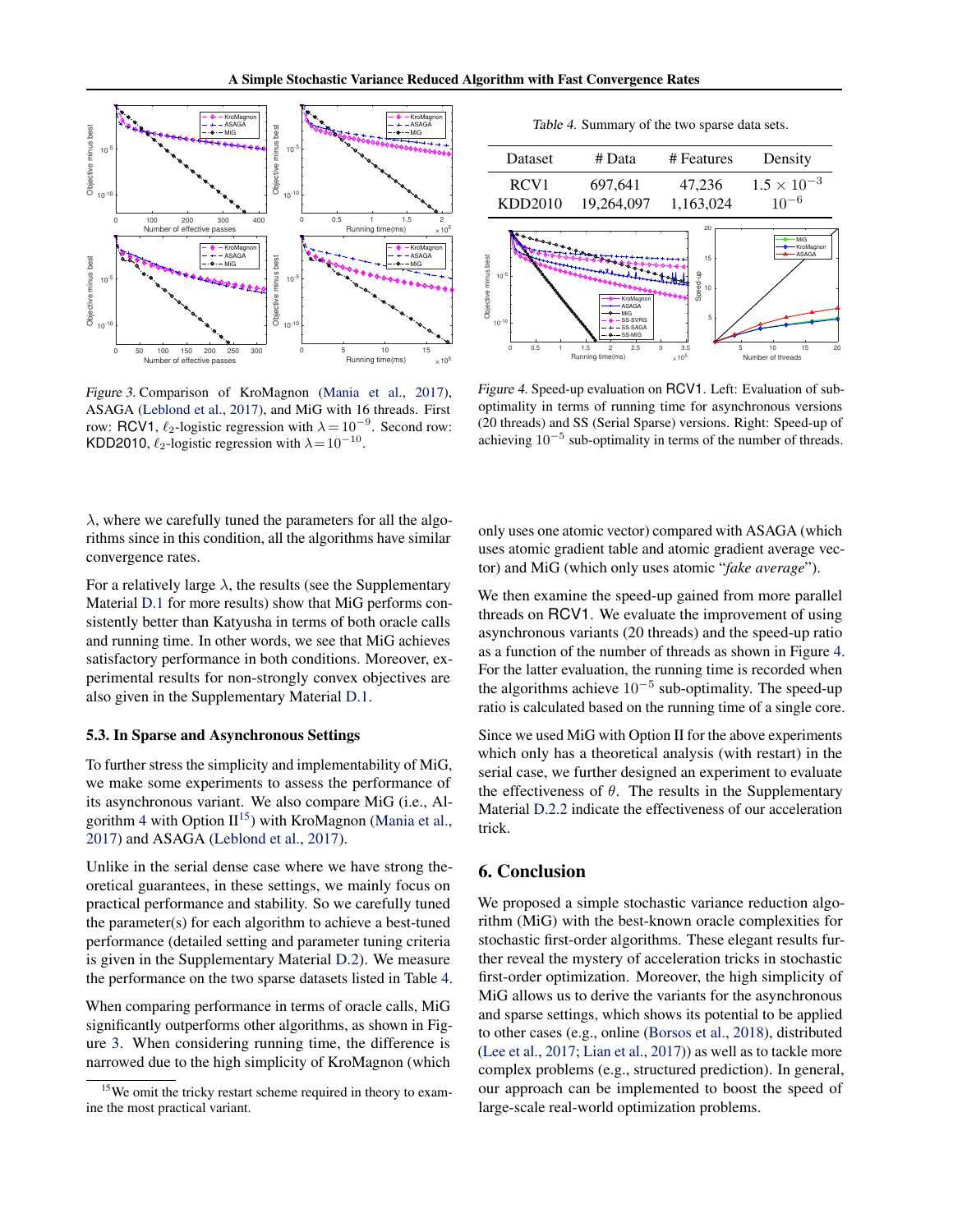# <span id="page-8-0"></span>Acknowledgements

We thank the reviewers for their valuable comments. This work was supported in part by Grants (CUHK 14206715 & 14222816) from the Hong Kong RGC, the Major Research Plan of the National Natural Science Foundation of China (Nos. 91438201 and 91438103), Project supported the Foundation for Innovative Research Groups of the National Natural Science Foundation of China (No. 61621005), the National Natural Science Foundation of China (Nos. U1701267, 61573267, 61502369 and 61473215), the Program for Cheung Kong Scholars and Innovative Research Team in University(No. IRT<sub>-15R53</sub>) and the Fund for Foreign Scholars in University Research and Teaching Programs (the 111 Project) (No. B07048).

### References

- Allen-Zhu, Z. Katyusha: The first direct acceleration of stochastic gradient methods. In *STOC*, 2017.
- Allen-Zhu, Z. and Hazan, E. Optimal black-box reductions between optimization objectives. In *NIPS*, pp. 1606–1614, 2016a.
- Allen-Zhu, Z. and Hazan, E. Variance reduction for faster non-convex optimization. In *ICML*, pp. 699–707, 2016b.
- Allen-Zhu, Z. and Orecchia, L. Linear coupling: An ultimate unification of gradient and mirror descent. In *ITCS*, 2017.
- Borsos, Z., Krause, A., and Levy, K. Y. Online variance reduction for stochastic optimization. *arXiv:1802.04715v2*, 2018.
- Defazio, A. A simple practical accelerated method for finite sums. In *NIPS*, pp. 676–684, 2016.
- Defazio, A., Bach, F., and Lacoste-Julien, S. SAGA: A fast incremental gradient method with support for nonstrongly convex composite objectives. In *NIPS*, pp. 1646– 1654, 2014.
- Hien, L., Lu, C., Xu, H., and Feng, J. Accelerated stochastic mirror descent algorithms for composite non-strongly convex optimization. *arXiv:1605.06892v4*, 2017.
- Johnson, R. and Zhang, T. Accelerating stochastic gradient descent using predictive variance reduction. In *NIPS*, pp. 315–323, 2013.
- Konečný, J., Liu, J., Richtárik, P., , and Takáč, M. Minibatch semi-stochastic gradient descent in the proximal setting. *IEEE J. Sel. Top. Sign. Proces.*, 10(2):242–255, 2016.
- Leblond, R., Pedregosa, F., and Lacoste-Julien, S. ASAGA: Asynchronous parallel SAGA. In *AISTATS*, pp. 46–54, 2017.
- Lee, J. D., Lin, Q., Ma, T., and Yang, T. Distributed stochastic variance reduced gradient methods by sampling extra data with replacement. *J. Mach. Learn. Res.*, 18:1–43, 2017.
- Lian, X., Zhang, C., Zhang, H., Hsieh, C.-J., Zhang, W., and Liu, J. Can decentralized algorithms outperform centralized algorithms? a case study for decentralized parallel stochastic gradient descent. In *NIPS*, pp. 5336– 5346, 2017.
- Lin, H., Mairal, J., and Harchaoui, Z. A universal catalyst for first-order optimization. In *NIPS*, pp. 3366–3374, 2015.
- Lin, Q., Lu, Z., and Xiao, L. An accelerated proximal coordinate gradient method. In *NIPS*, pp. 3059–3067, 2014.
- Mania, H., Pan, X., Papailiopoulos, D., Recht, B., Ramchandran, K., and Jordan, M. I. Perturbed iterate analysis for asynchronous stochastic optimization. *SIAM J. Optim.*, 27(4):2202–2229, 2017.
- Nesterov, Y. *Introductory Lectures on Convex Optimization: A Basic Course*. Kluwer Academic Publ., Boston, 2004.
- Nitanda, A. Stochastic proximal gradient descent with acceleration techniques. In *NIPS*, pp. 1574–1582, 2014.
- Pedregosa, F., Leblond, R., and Lacoste-Julien, S. Breaking the nonsmooth barrier: A scalable parallel method for composite optimization. In *NIPS*, pp. 55–64, 2017.
- Recht, B., Re, C., Wright, S., and Niu, F. Hogwild: A lockfree approach to parallelizing stochastic gradient descent. In *NIPS*, pp. 693–701, 2011.
- Reddi, S., Hefny, A., Sra, S., Poczos, B., and Smola, A. On variance reduction in stochastic gradient descent and its asynchronous variants. In *NIPS*, pp. 2629–2637, 2015.
- Robbins, H. and Monro, S. A stochastic approximation method. *Ann. Math. Statist.*, 22(3):400–407, 1951.
- Roux, N. L., Schmidt, M., and Bach, F. A stochastic gradient method with an exponential convergence rate for finite training sets. In *NIPS*, pp. 2672–2680, 2012.
- Schmidt, M., Roux, N. L., and Bach, F. Minimizing finite sums with the stochastic average gradient. *Math. Program.*, 162:83–112, 2017.
- Shalev-Shwartz, S. and Zhang, T. Stochastic dual coordinate ascent methods for regularized loss minimization. *J. Mach. Learn. Res.*, 14:567–599, 2013.